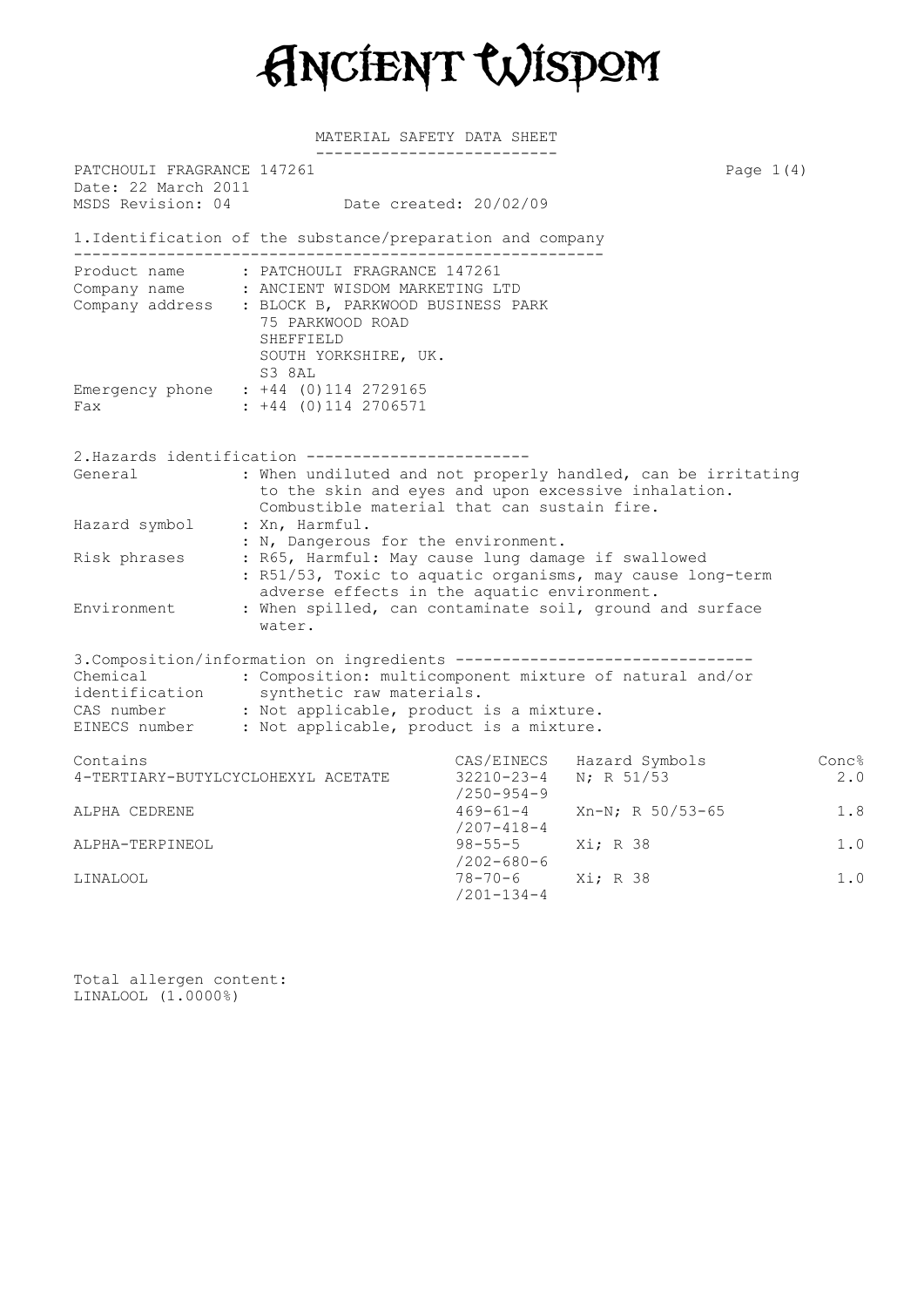

MATERIAL SAFETY DATA SHEET

| PATCHOULI FRAGRANCE 147261<br>Date: 22 March 2011 |                                                                                                                                                                                                                                        | Page $2(4)$ |
|---------------------------------------------------|----------------------------------------------------------------------------------------------------------------------------------------------------------------------------------------------------------------------------------------|-------------|
| MSDS Revision: 04                                 | Date created: 20/02/09                                                                                                                                                                                                                 |             |
|                                                   | 4. First-aid measures -------------------                                                                                                                                                                                              |             |
| Inhalation                                        | : Upon excessive inhalation, remove from exposure site to<br>fresh air, keep at rest, and obtain medical attention.                                                                                                                    |             |
| Eye exposure                                      | : Flush immediately with water for at least 15 minutes.<br>Contact physician if symptoms persist.                                                                                                                                      |             |
| Skin exposure                                     | : Remove contaminated clothes. Wash thoroughly with soap and<br>water. Contact physician if irritation persists.                                                                                                                       |             |
| Ingestion<br>Others                               | : Rinse mouth with water and obtain medical attention.<br>: Take Risk and Safety phrases (section 15) into<br>consideration.                                                                                                           |             |
| 5. Fire-fighting                                  | measures                                                                                                                                                                                                                               |             |
| Extinguishing                                     | : Carbon dioxide, dry chemical, foam.                                                                                                                                                                                                  |             |
| media                                             | Do not use a direct water-jet on burning material.                                                                                                                                                                                     |             |
|                                                   | 6. Accidental release measures ----------------------------                                                                                                                                                                            |             |
| Personal                                          | Avoid excessive inhalation and contact with skin and eyes.                                                                                                                                                                             |             |
| precautions                                       | A self-contained breathing apparatus is recommended in<br>case of a major spill.                                                                                                                                                       |             |
| Spillage                                          | : Remove ignition sources. Provide adequate ventilation.<br>Avoid excessive inhalation of vapours. Gross spillage<br>should be contained immediately by use of sand or inert<br>powder and disposed of according to local regulations. |             |
| Environmental<br>precautions                      | : Keep away from drains, surface and ground water, and soil.                                                                                                                                                                           |             |
|                                                   | 7. Handling and storage ----------------------                                                                                                                                                                                         |             |
| Handling                                          | : Apply according to good manufacturing and industrial<br>hygiene practices with proper ventilation. Do not drink,<br>eat or smoke while handling. Respect good personal<br>hygiene.                                                   |             |
| Storage                                           | : Store in a cool, dry and ventilated area away from heat<br>sources and protected from light in tightly closed<br>original containers. Avoid uncoated metal containers.<br>Keep air contact to a minimum.                             |             |
| Fire<br>protection                                | : Keep away from ignition sources and naked flame.                                                                                                                                                                                     |             |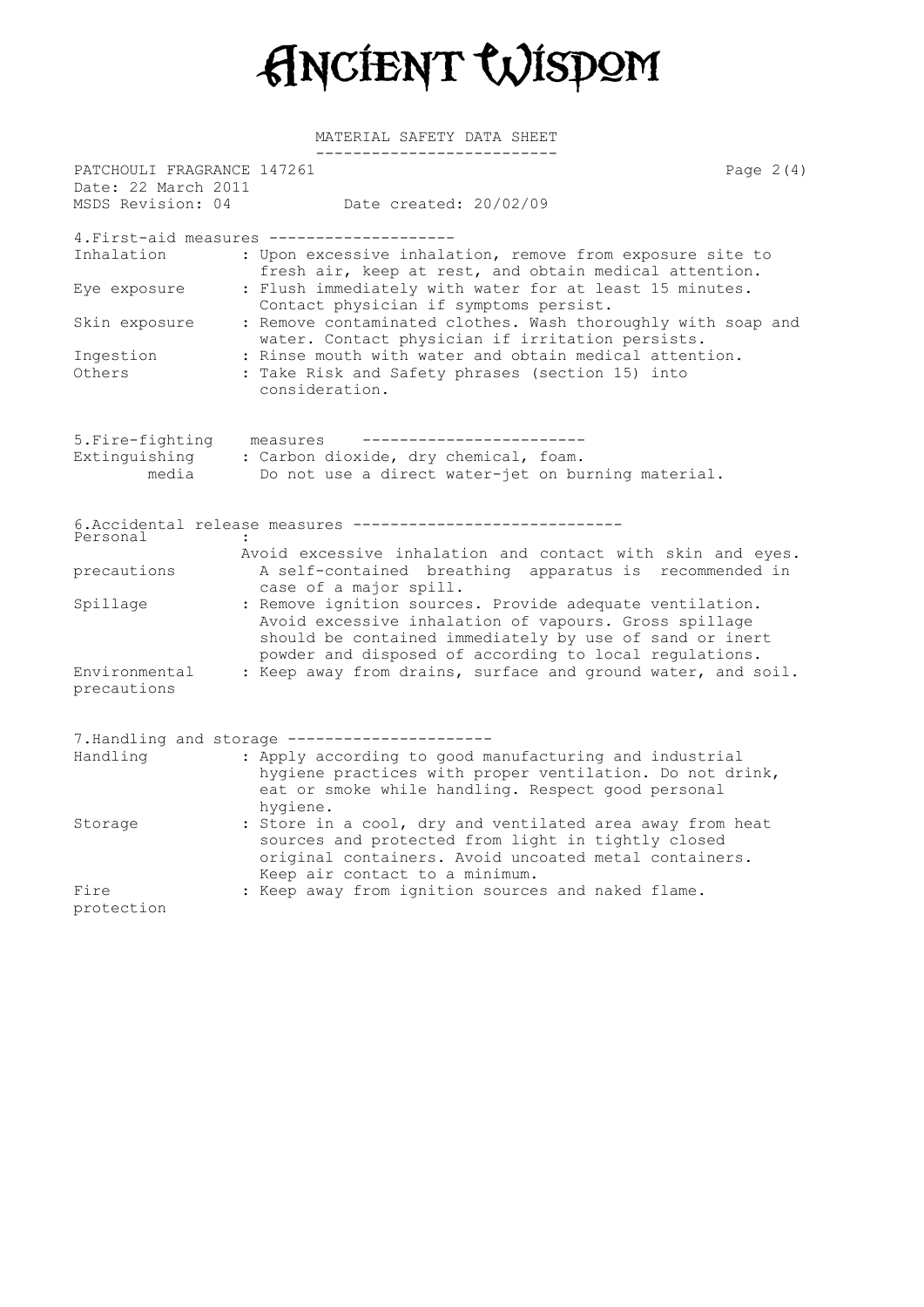

MATERIAL SAFETY DATA SHEET

-------------------------- PATCHOULI FRAGRANCE 147261 Page 3(4) Date: 22 March 2011 MSDS Revision: 04 Date created: 20/02/09 8. Exposure controls/personal protection --------------------------------Respiratory : Avoid excessive inhalation of concentrated vapours. protection Eye protection : Wear safety glasses. Skin protection : Avoid skin contact. Use chemically resistant gloves as needed. 9.Physical and chemical properties ------------- Appearance : Clear yellow to brown liquid Flash point : >100 degC (CC) 10.Stability and reactivity --------------------------- Reactivity : Presents no significant reactivity hazard, by itself or in contact with water. Avoid contact with strong acids, alkali or oxidising agents. Decomposition : Carbon monoxide and unidentified organic compounds may be formed during combustion. 11.Toxicological information ---------------------------- Based on the ingredients in this composition and their concentrations, this product is according to the conventional method of EEC directive 88/379/EEC classified as: Harmful: May cause lung damage if swallowed 12.Ecological information ------------------------- General : This material is unlikely to accumulate in the environment and environmental problems under normal use conditions are unexpected. 13.Disposal considerations --------------------------

Dispose of according to local regulations. Avoid disposing into drainage systems and into the environment.